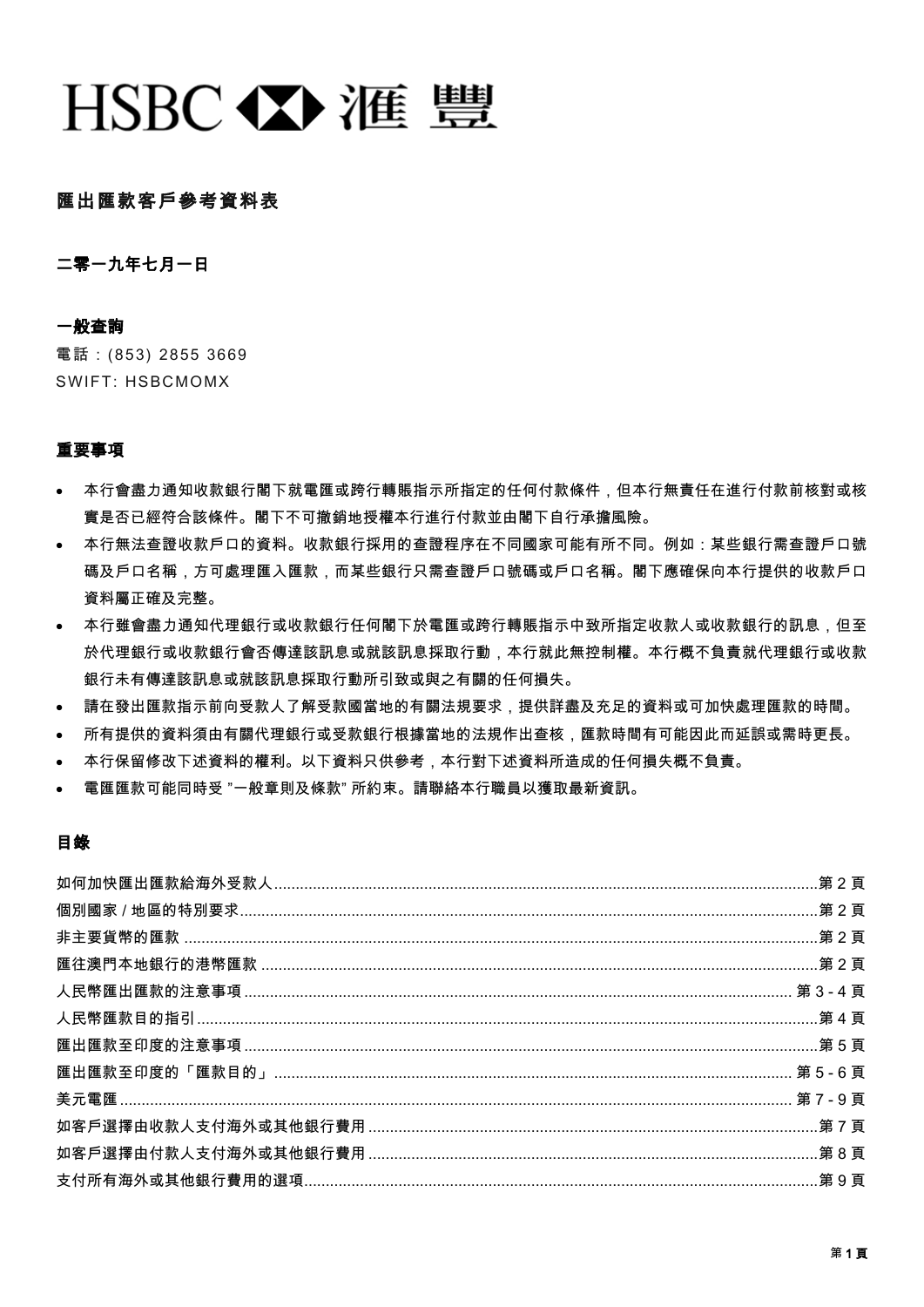#### 如何加快匯出匯款給海外受款人:

- 提供受款銀行的 SWIFT 地址。
- 您需在滙豐紀錄內維持適當的住址(適用於個人客戶)或商業地址(適用於企業客戶)以進行匯出匯款交易。
- 給美國受款人

- 提供九位數位聯邦儲備系統通訊網絡號碼(Fedwire Routing No.)。

- 如經紐約結算所系統(New York CHIPS)匯款,請提供六位數位美國銀行業間清算系統會員編號(CHIPS UID  $No.$ )  $\circ$ 

- 給英國受款人
- 提供六位數位銀行代碼(Bank Sorting Code)。
- 給歐盟國家或歐洲經濟區受款人的歐羅匯款
- 提供受款銀行的銀行辨識碼(BIC)。
- 給印度受款人的非滙豐戶口
	- 印度盧比:提供受款銀行的印度財務保安編號令(IFSC),匯款將經當地付款系統存入受款人戶口。

- 其他外幣:匯款總額達 5,000 美元或以上(或其等值),請註明該匯款需要以印度盧比或其他外幣存入受款人戶 口。

#### 個別國家 / 地區的特別要求

- 不接受新台幣、馬來西亞令吉及印尼盾的匯款。
- 匯出匯款至以下國家 / 地區必需要提供「匯款目的」: - 中國內地、埃及、印度、印尼、約旦、馬達加斯加、馬來西亞、毛里裘斯共和國、泰國、孟加拉、日本、南韓、 菲律賓、斯里蘭卡、台灣及阿拉伯聯合酋長國。
- 如以加幣匯款匯經/以任何幣種匯款匯至加拿大滙豐銀行需提供受款人的詳細資料,包括:姓名、地址及戶口號碼。
- 如以任何貨幣匯款至阿拉伯聯合酋長國、約旦、卡塔爾或巴基斯坦,或以歐羅匯款至歐盟國家或歐洲經濟區,需提 供國際銀行帳戶號碼(IBAN)號碼。

#### 非主要貨幣的匯款

- 常見非主要貨幣包括:南韓圜、越南盾及孟加拉塔卡等。
- 非主要貨幣的匯率為暫時性,實際匯率將取決於中轉銀行或受款銀行收到匯款單時的匯率。兩者之間的差異將從付 款人的戶口扣除或存入付款人的戶口。

#### 匯往澳門本地銀行的港幣匯款

- 由於澳門的「即時支付結算系統」不支援即時的港幣結算,以澳門本地銀行為收款銀行的港幣付款指示將會以港幣 本票,經本地支票交收方法進行結算。
- 如需以電匯形式將港幣匯往澳門本地銀行,需在付款指示中指明以電匯方式匯出。請注意此做法可能會引起電匯及 相關海外銀行費用。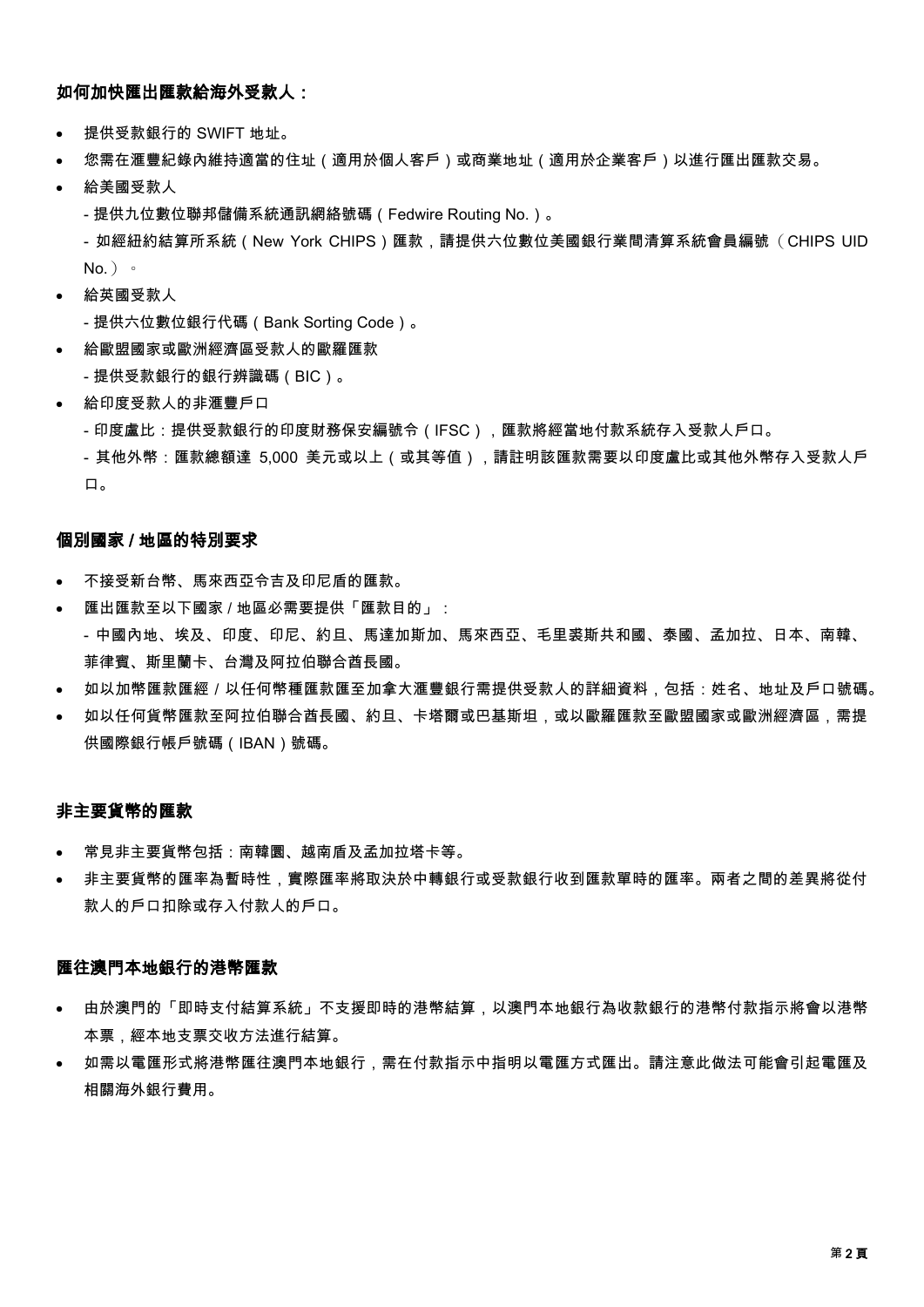# 人民幣匯出匯款的注意事項

- 所有以人民幣匯出的匯款必須註明匯款目的。有關人民幣匯款目的的定義及範圍,請參閱以下的「人民幣匯款目的 指引」。
- 提供受款銀行的 SWIFT 地址或十二位數位國家現代化支付系統(CNAPS)編號。
- 人民幣匯款受制於人民幣結算銀行的運作模式。匯款將不會於中國假期(如:勞動節、國慶等)期間處理。

#### 企業客戶的注意事項

- 匯出匯款至中國內地只限用於貿易(包括商品及服務)結算。其他用途的匯款需預先獲中國內地當局批准。

- 本行接受匯款至中國內地以外的其他國家 / 地區,而涉及人民幣兌換的匯出匯款指示。有關匯款或受當地法令規管。

- 所有匯出匯款至中國內地需受內地當局檢證及監管。銀行必須遵守內地當局的規例及要求。銀行建議客戶於遞交 指示前先向中國內地受款公司查詢。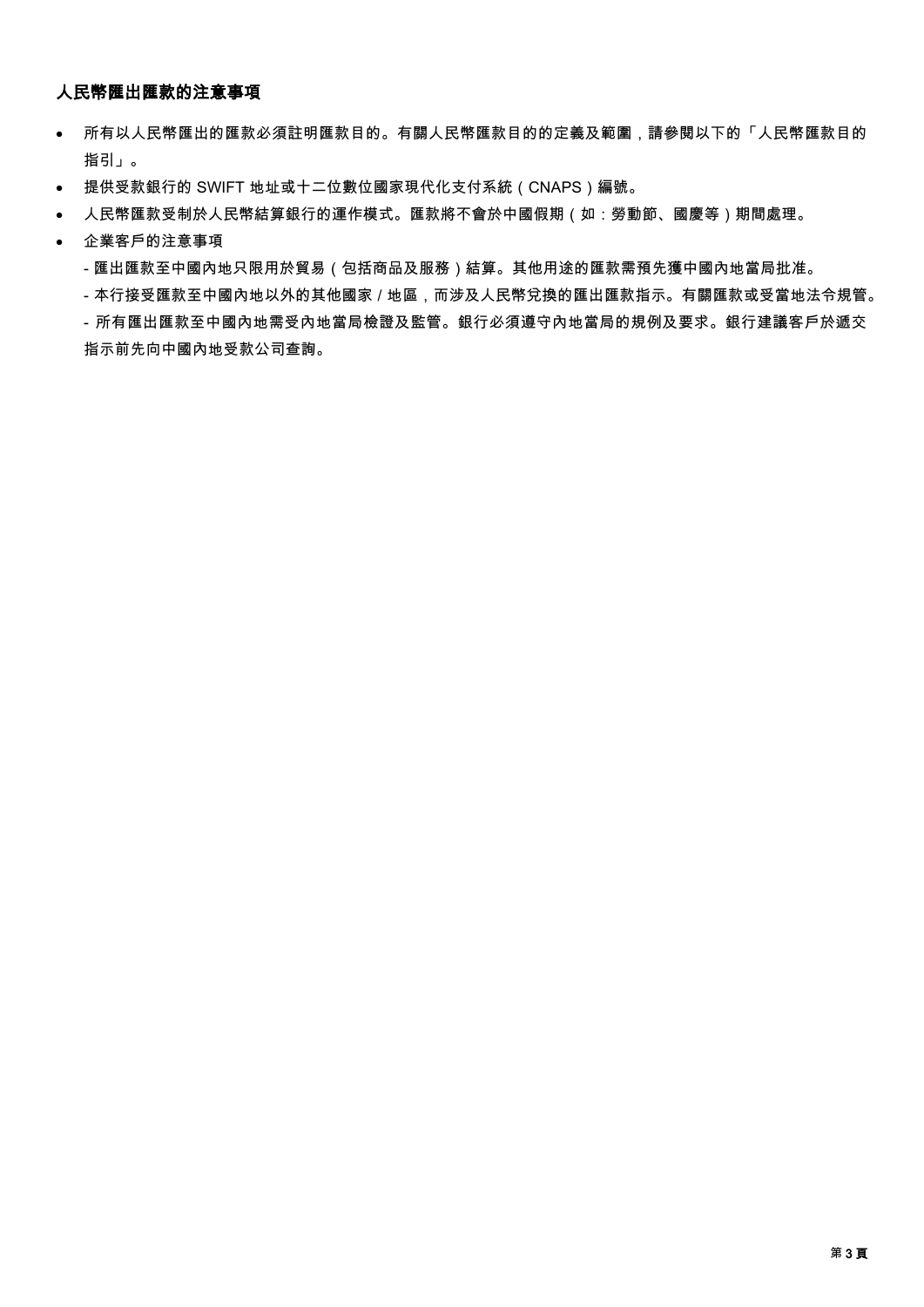# 人民幣匯出匯款的注意事項(續)

客戶需要根據其跨境人民幣及其他外幣至中國內地的支付指定適當的付款目的。任何未經指定的「付款代碼」的跨境人 民幣及其他外幣至中國內地的付款將被延遲或拒絕。

# 匯款目的代碼及定義(僅適用於非個人客戶):

|          | 有關滙豐智能表格           |          |                                                                                                                                                                                                         |
|----------|--------------------|----------|---------------------------------------------------------------------------------------------------------------------------------------------------------------------------------------------------------|
| 匯款目的代碼   | 匯款目的代碼             | 範圍       | 定義                                                                                                                                                                                                      |
| 貨物貿易     | /商業戶口 / 貨物貿易       | 跨境貨物貿易   | 包括一般貨物、用於加工的貨物、修理所需<br>的貨物、運輸工具在港口購買的貨物,以及信<br>用證、進口代收、進口設備付款、預付貨款<br>等。                                                                                                                                |
| 服務貿易     | /商業戶口/服務貿易         | 跨境服務貿易   | 包括與運輸有關的服務、旅游、通信服務、建<br>築安裝及勞務承包服務、保險、金融服務、電<br>腦和資訊服務、專有權利使用費和特許費、體<br>育 文 化 和 娛 樂 服 務 、 企 業 或 金 融 機 構 支 付 水 電<br>煤費用、租金、審計費、酒店房費、律師費、<br>宣傳費、廣告費、版權費、設計費、調研費<br>用、公司註冊費、醫療費用、前面未有提及的<br>政府服務、其他商業服務等。 |
| 資本項下跨境支付 | /商業戶口/資本項下跨境支<br>付 | 資本項下跨境支付 | 包括資本賬戶(資本轉移和非生產、非金融資<br>產的收買 / 放棄)、增資、減資、資本金投<br>入、直接投資、證券投資、其他投資、股東貸<br>款 / 還款、特批資本項目、境外對內地直接投<br>資(「FDI」)資金匯劃(公司)、人民幣<br>合 資 格 境 外 機 構 投 資 者 ( 「 RQFII 」 ) ( 公<br>司)、債券、公司之間的資金調撥等。                   |
| 慈善捐款     | /商業戶口 / 慈善捐款       | 慈善捐款     | 捐款 (非牟利機構)。                                                                                                                                                                                             |
| 其他經常項目   | /商業戶口/其他經常項目       | 其他經常項目   | 包括收益和經常轉移、利潤匯出、分紅、股息、<br>交稅等。                                                                                                                                                                           |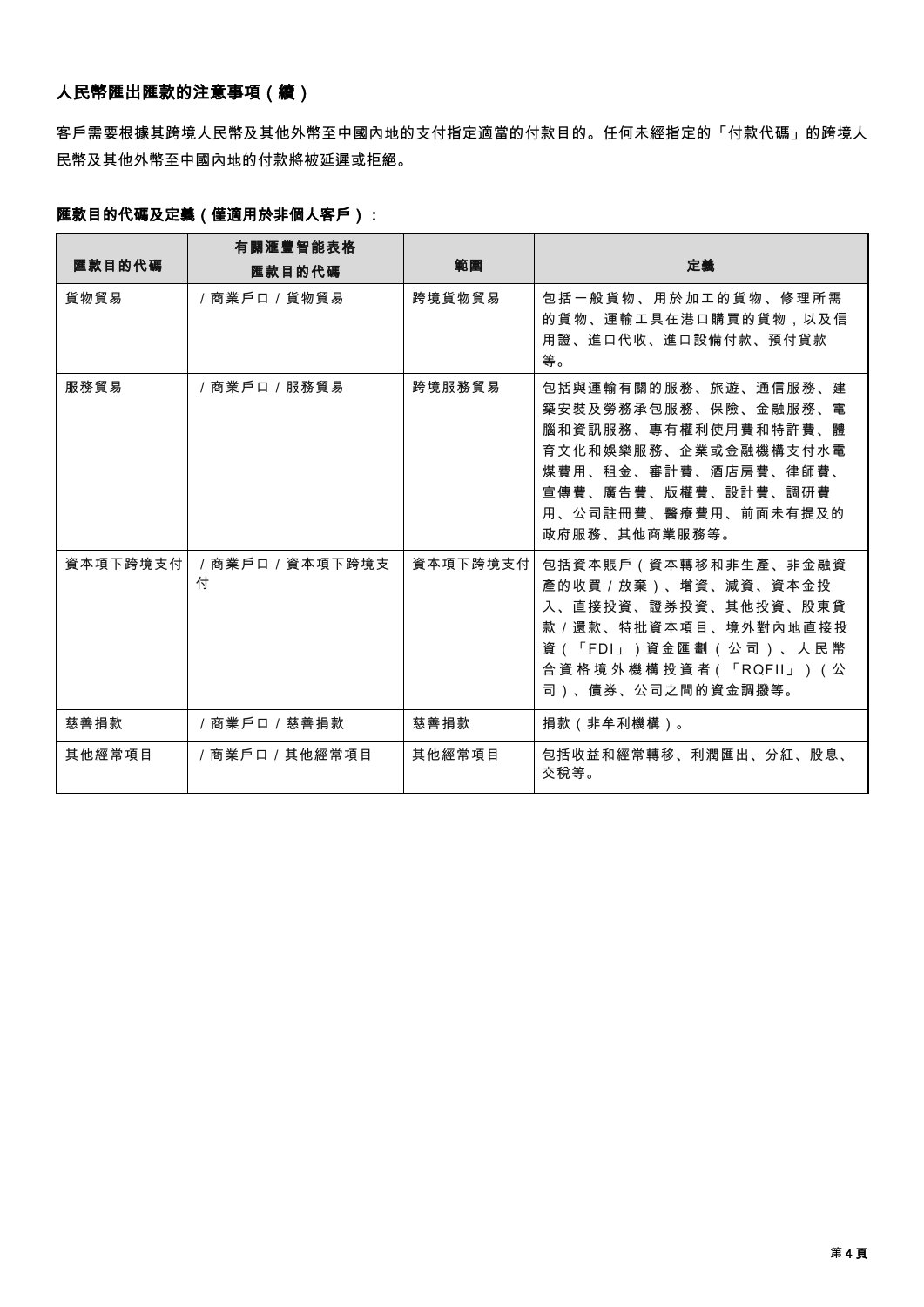## 匯出匯款至印度的注意事項

所有匯出至印度的匯款(所有貨幣)都應註明匯款目的。請參閱下列由印度儲備銀行(RBI)提供的匯款目的代碼。任 何匯出至印度的匯款如未有註明匯款目的代碼,將可引致延誤或不獲處理。請瀏覽印度儲備銀行的網頁取得規定的詳細 資料。

## 匯出匯款至印度的「匯款目的」

| <b>Description of Transaction</b>                                                                                                                                      | Type of<br><b>Transaction</b>         | <b>Remarks</b>                                                                           | <b>Purpose Code</b>                                                                                                                       |
|------------------------------------------------------------------------------------------------------------------------------------------------------------------------|---------------------------------------|------------------------------------------------------------------------------------------|-------------------------------------------------------------------------------------------------------------------------------------------|
| 1. Loan to relatives/family<br>members in India                                                                                                                        | Capital Account<br>Transaction        | None                                                                                     | Purpose - Loan to <close relative=""> (mention the<br/>exact relation) with <maturity period=""> and Interest<br/>Free</maturity></close> |
| 2. Payment against invoices<br>for export of services from<br>India such as professional<br>fees, consultation fees, legal<br>or attorney fees                         | <b>Current Account</b><br>Transaction | Beneficiary should be the<br>entity in India providing<br>the service                    | Purpose - payment of fees for <exact nature="" of="" service<br="">against which fees is being paid&gt;</exact>                           |
| 3. Payment of society<br>maintenance fees                                                                                                                              | <b>Current Account</b><br>Transaction | The payment needs to be<br>made to the society in<br>India for flat/house<br>maintenance | Purpose - Payment for society maintenance fees for<br><society name=""></society>                                                         |
| 4. Payment for<br>school/education/tuition fees                                                                                                                        | <b>Current Account</b><br>Transaction | Beneficiary should be the<br>entity in India providing<br>the service                    | Purpose - Payment of school/education/tuition fees<br>for <beneficiary></beneficiary>                                                     |
| 5. Family remittances/family<br>maintenance/family expenses                                                                                                            | <b>Current Account</b><br>Transaction | None                                                                                     | Purpose - For family maintenance                                                                                                          |
| 6.Gift remittances/Gift to<br>family (between individuals)                                                                                                             | <b>Current Account</b><br>Transaction | None                                                                                     | Purpose - Gift remittance                                                                                                                 |
| 7. Payments made by<br>overseas employer to<br>employee/ex-employee in<br>India - salary, medical<br>expenses, travel, final<br>settlement, pension,<br>Provident fund | <b>Current Account</b><br>Transaction | None                                                                                     | Purpose - Payment to employee for <exact nature="" of<br="">payment - salary, etc.&gt;</exact>                                            |
| 8. Transfer to NRE/NRO<br>account                                                                                                                                      | Capital Account<br>Transaction        | None                                                                                     | Purpose - payment to NRE/NRO account in India                                                                                             |
| 9.Donations/Foreign<br>Contribution remittances                                                                                                                        | <b>Current Account</b><br>Transaction | None                                                                                     | Purpose - Donation/foreign contribution with FCRA<br>Registration number <fcra number="" registration=""></fcra>                          |
| 10. Transfer to own account                                                                                                                                            | <b>Current Account</b><br>Transaction | Remitter & beneficiary<br>names should be an exact<br>match                              | Purpose - Transfer to own account                                                                                                         |
| 11. Payment against export of<br>goods in India                                                                                                                        | <b>Current Account</b><br>Transaction | None                                                                                     | Purpose - Payment against export of goods                                                                                                 |
| 12. Property purchase by<br>NRI/PIO (lump<br>sum/instalments to builders)                                                                                              | Capital Account<br>Transaction        | None                                                                                     | Purpose - purchase of property by NRI/PIO                                                                                                 |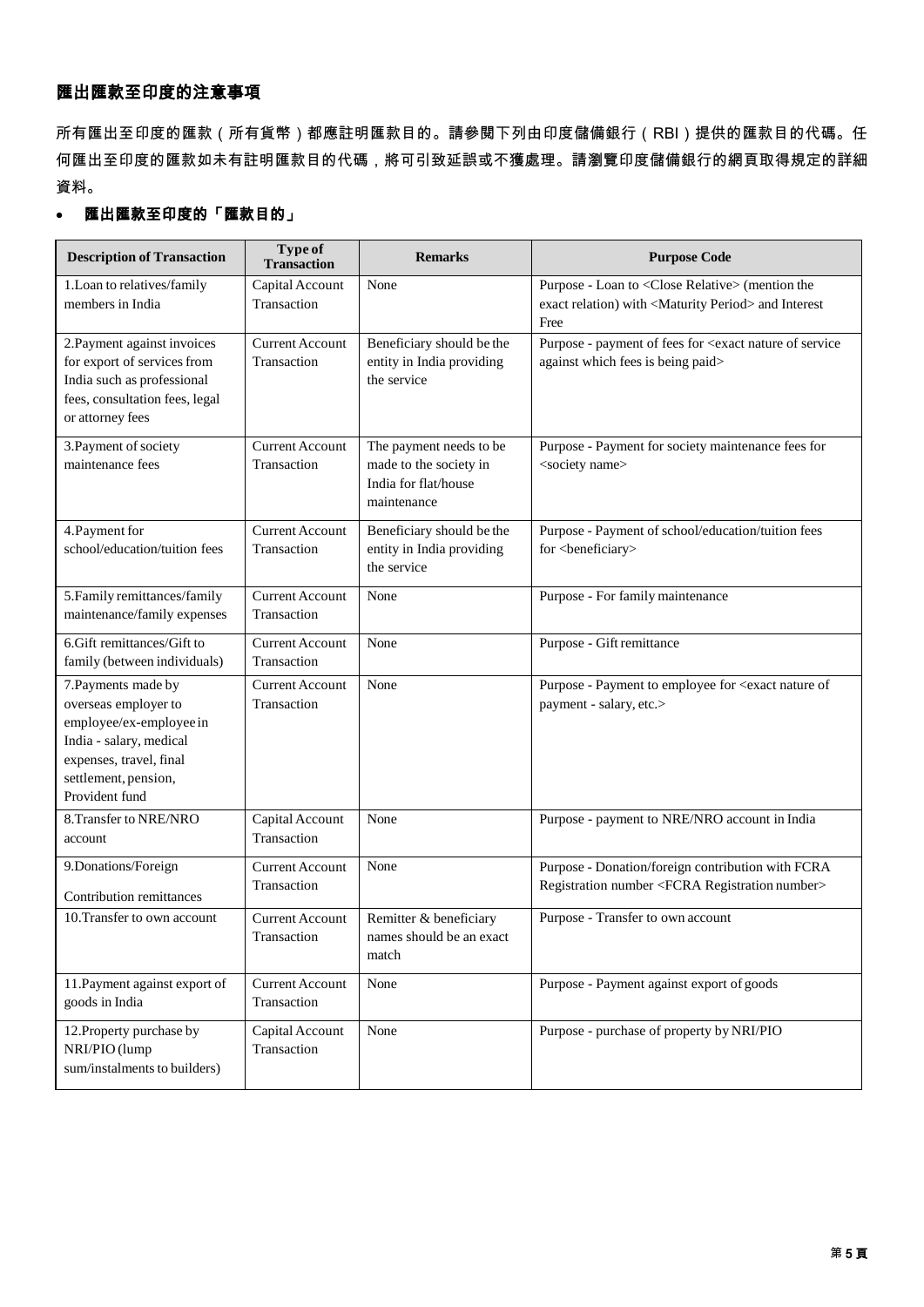# 匯出匯款至印度的「匯款目的」(續)

| <b>Description of Transaction</b>                                                                                 | Type of<br><b>Transaction</b>         | <b>Remarks</b>                                                     | Purpose to be mentioned in Field 70 of MT 103                                                                         |
|-------------------------------------------------------------------------------------------------------------------|---------------------------------------|--------------------------------------------------------------------|-----------------------------------------------------------------------------------------------------------------------|
| 13.FDI/Foreign<br>investment/Foreign direct<br>investment/investment in<br>equity or shares/purchase of<br>shares | Capital Account<br>Transaction        | FDI Declaration from<br>remitter/beneficiary in<br>required format | Purpose - Foreign direct investment in India via<br><automatic approval="" government=""> route</automatic>           |
| 14. Tax payments                                                                                                  | <b>Current Account</b><br>Transaction | None                                                               | Purpose - payment for statutory taxes in India                                                                        |
| 15. Disinvestment proceeds<br>of overseas JV/WOS of the<br>Indian entity                                          | Capital Account<br>Transaction        | None                                                               | Purpose - Disinvestment of stake in <name of="" the<br="">WOS&gt; under <uin number=""></uin></name>                  |
| 16. Commission payment -<br>e.g. sales commission, agent<br>commission, marketing<br>commission                   | <b>Current Account</b><br>Transaction | None                                                               | Purpose - payment of commission for <exact nature<br="">of service against which commission is being paid&gt;</exact> |
| 17. Branch office/liaison<br>office/project office expenses                                                       | <b>Current Account</b><br>Transaction | Remitter & beneficiary<br>names should match                       | Purpose - towards Branch/liaison/project office<br>expenses                                                           |
| 18. Travel expenses/Holiday<br>expenses                                                                           | <b>Current Account</b><br>Transaction | Beneficiary should be the<br>tour/travel agent                     | Purpose - to travel/tour agent for travel expenses                                                                    |
| 19. Payment to resident in<br>India for inheritance of will                                                       | <b>Current Account</b><br>Transaction | None                                                               | Purpose - payment towards inheritance of will                                                                         |
| 20. Redemption of ESOPs                                                                                           | <b>Current Account</b><br>Transaction | None                                                               | Purpose - payment towards redemption of ESOPs                                                                         |
| 21. Royalty payment                                                                                               | <b>Current Account</b><br>Transaction | None                                                               | Purpose - towards royalty payment                                                                                     |
| 22. Dividend to an Indian<br>company from its overseas<br>subsidiary                                              | <b>Current Account</b><br>Transaction | None                                                               | Purpose - towards dividend payment. Unique<br>Identification Number issued by RBI <uin number=""></uin>               |

資本賬交易(Capital Account Transactions)指改變資產或負債的交易,包括印度居民與印度境外的或有負債或非印度 居民與印度境內的資產及負債。

經常賬交易(Current Account Transaction)指資本賬交易以外的交易。除非受印度的外匯管理法(FEMA)所約束, 有關交易將被批准進行。

上述乃一般的匯款目的,客戶匯款至印度時請提供精確的匯款目的,同時存入至受款人賬戶的匯出匯款需符合印度的外 匯管理法的要求。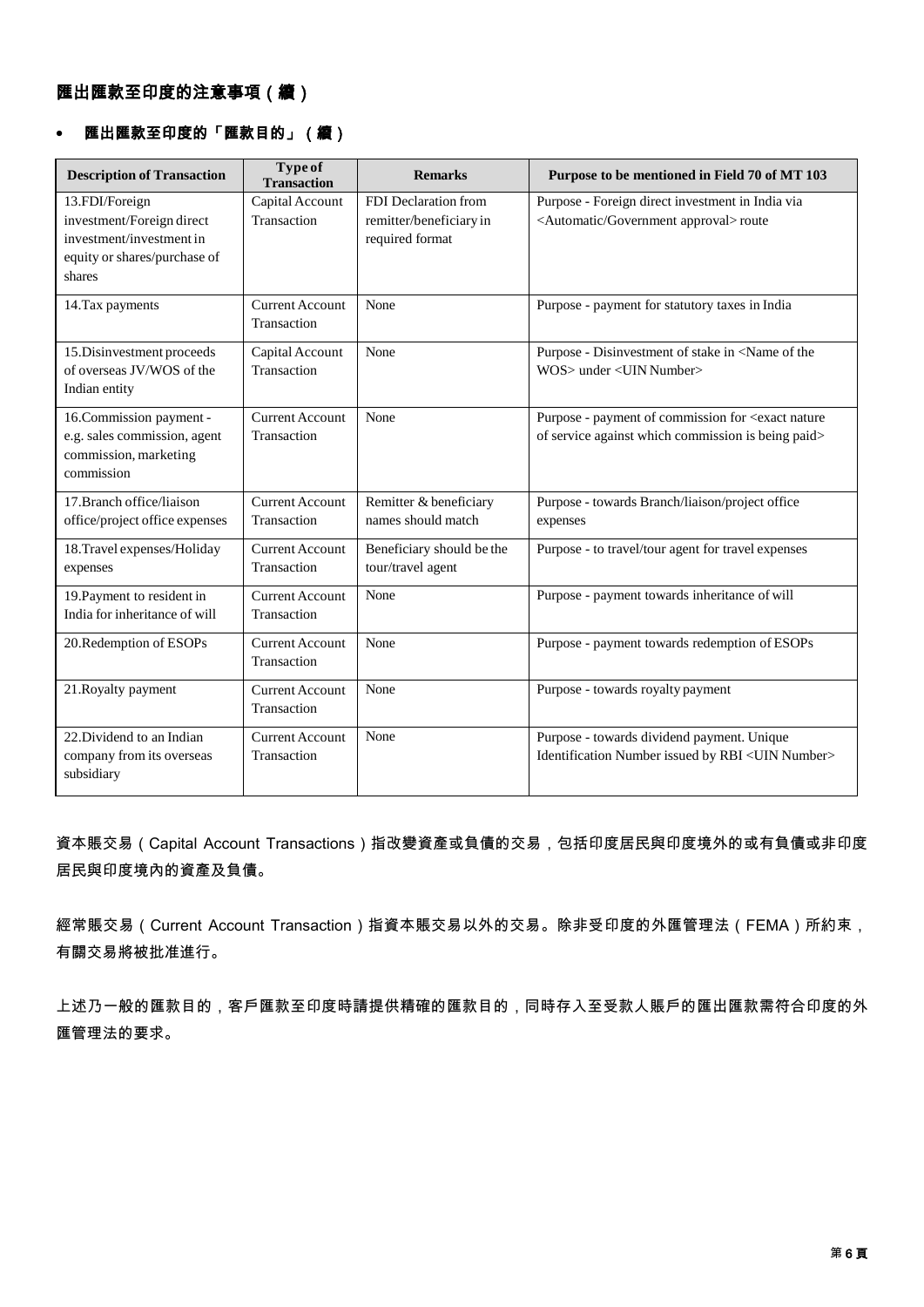## 美元電匯

對於美元電匯,除了滙豐就匯出電匯所收取的費用外,其他海外/其他銀行亦會收取費用。有關費用會根據付款人就海 外銀行費用作出的選擇,從匯款中扣除或向付款人收取。

如客戶選擇由收款人支付海外或其他銀行費用:

- 其他海外/其他銀行的費用會從匯款中扣除
- 詳情請見附表一

#### 附表一

| 如客戶選擇由收款人支付海外或其他銀行費用  |           |                                 |        |
|-----------------------|-----------|---------------------------------|--------|
| 美元電匯指示                |           |                                 | 海外或其他  |
| 的遞交途徑                 | 選項        | 選擇                              | 銀行收費   |
| 電匯/跨行轉賬申請書 <br>(智能表格) | 本地 / 海外費用 | BEN:受款人支付所有費用。(包括滙豐於香港及其他銀行費用); | 從匯款中扣除 |
|                       |           | 或                               |        |
|                       |           | SHA:付款人支付滙豐於香港的費用,受款人支付其他銀行費用。  |        |
| 滙豐財資網                 | 費用        | BEN:受款人支付所有費用。(包括滙豐於香港及其他銀行費用); |        |
|                       |           | 或                               |        |
|                       |           | SHA:付款人支付滙豐於香港的費用,受款人支付其他銀行費用。  |        |
| 滙豐銀行主機直聯              | 收費指示      | BEN:受款人支付所有費用。(包括滙豐於香港及其他銀行費用); |        |
|                       |           | 或                               |        |
|                       |           | SHA:付款人支付滙豐於香港的費用,受款人支付其他銀行費用。  |        |

附註:

 如客戶在指示中提供的資料不正確、不完整或不清晰,其他銀行可能會收取額外費用。有關費用可能在匯款或客戶 戶口中扣取,而未必按照客戶最初的收費指示。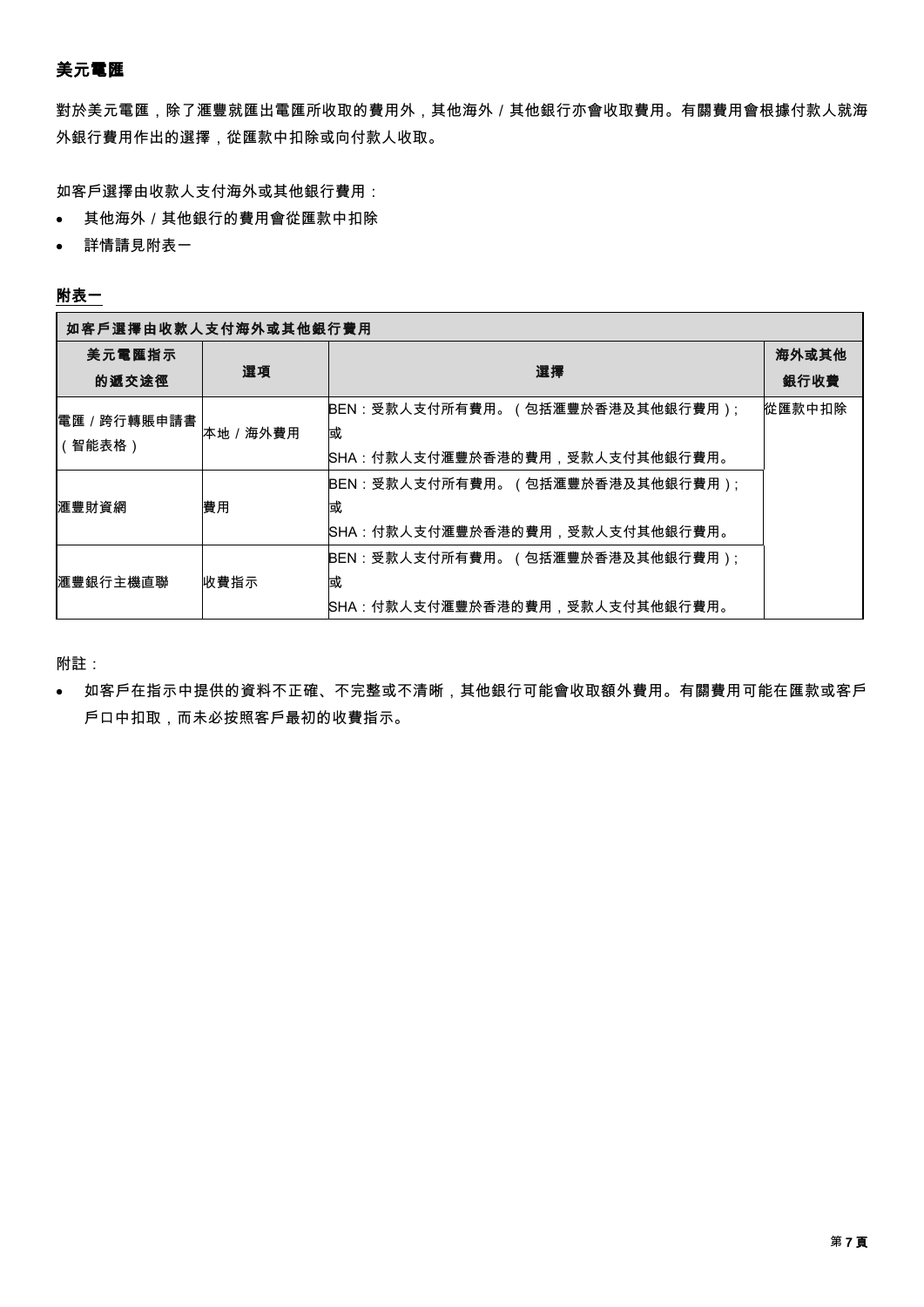# 美元電匯(續)

如客戶選擇由付款人支付海外或其他銀行費用:

- 由於涉及其他代理銀行,請留意適用的代理銀行費用會從付款人戶口扣除。
- 對於美元電匯,將預先收取 300 澳門幣/港元費用,以支付美國的代理銀行費用。
- 附表二列出各種電匯途徑中付款人支付海外或其他銀行費用的選項詳情。

#### 附表二

| 如客戶選擇由付款人支付海外或其他銀行費用 |         |                                    |               |
|----------------------|---------|------------------------------------|---------------|
| 美元電匯指示<br>的遞交途徑      | 選項      | 選擇                                 | 海外或其他<br>銀行收費 |
| 電匯/跨行轉賬申請書 <br>智能表格) | 本地/海外費用 | OUR:付款人支付所有費用。(包括滙豐於香港及其他銀行費<br>用) | *從付款人戶口扣除     |
| 滙豐財資網                | 費用      | 「從本人戶口中扣除」                         |               |
| 滙豐銀行主機直聯             | 收費指示    | OUR:付款人支付所有費用。(包括滙豐於香港及其他銀行費<br>用  |               |

附註:

\* 相關海外/其他銀行收費將會從付款人戶口扣除。

- 請注意,海外銀行費用(包括代理銀行及受款銀行)將會根據該海外銀行的收費模式而未必全數從付款人戶口扣除。 有些海外銀行可能會從匯款中扣除此項費用。有關費用可能在匯款或客戶戶口中扣除,而未必按照客戶最初的收費 指示。
- 如客戶在指示中提供的資料不正確、不完整或不清晰,其他銀行可能會收取額外費用。有關費用可能在匯款或客戶 戶口中扣取,而未必按照客戶最初的收費指示。